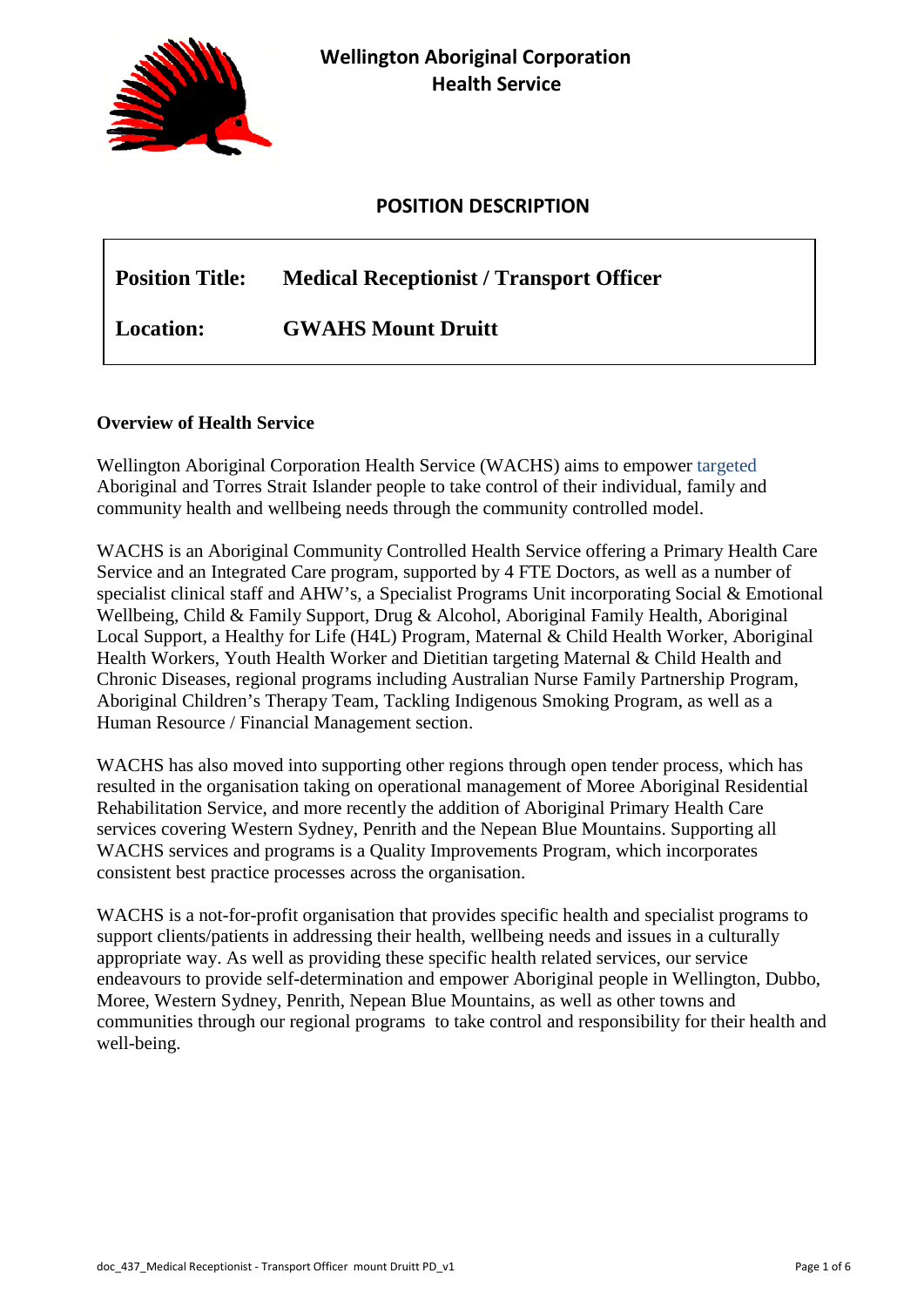# **Purpose of Position**

To work as part of a multi-disciplinary team to support, advocate and liaise for the Mount Druitt community within the Clinic environment. The position provides the first point of contact for clients entering the clinic. It is responsible for a high level of customer service, processing appointments and client data. The position primarily provides transport services to assist the day to day operations of the clinic and health program and provide a quality client service.

## **Dimensions of the Position**

The position holder reports directly to the Team Leader Clinic.

## **Essential Criteria**

- Aboriginality
- Previous experience in a receptionist / secretary role which includes managing the day to day operation of the reception area
- Ability to oversee and support the operations of a demanding client focused work environment
- Excellent communication skills including the ability to communicate with local Aboriginal people
- Computer skills including experience with patient appointment programs and patient information recall systems
- Knowledge and understanding of the issues that impact on Aboriginal people and Aboriginal communities
- Willingness to undertake professional training and development to support the Medical Receptionist roles and responsibilities
- Understanding of EEO, WHS within the workplace
- Current Drivers Licence with good driving record

## **Note: Aboriginality is a genuine occupational qualification for the above position and is authorized under Section 14D of the Anti-Discrimination Act 1977.**

## **Duties**

The primary duties of this position include, but are not limited to:

- Maintain the privacy and dignity of clients at all times
- Act with tact and diplomacy when dealing with information of a highly sensitive nature
- Work within strict confidentiality guidelines, ensuring all personnel and/or client information is kept secure
- Front desk, provide a high level of customer service
- Phone, prompt and professional answering and transfer of calls
- Coordinate clinic appointments, update Communicare and coordinate phone triage as required
- Reports provided as required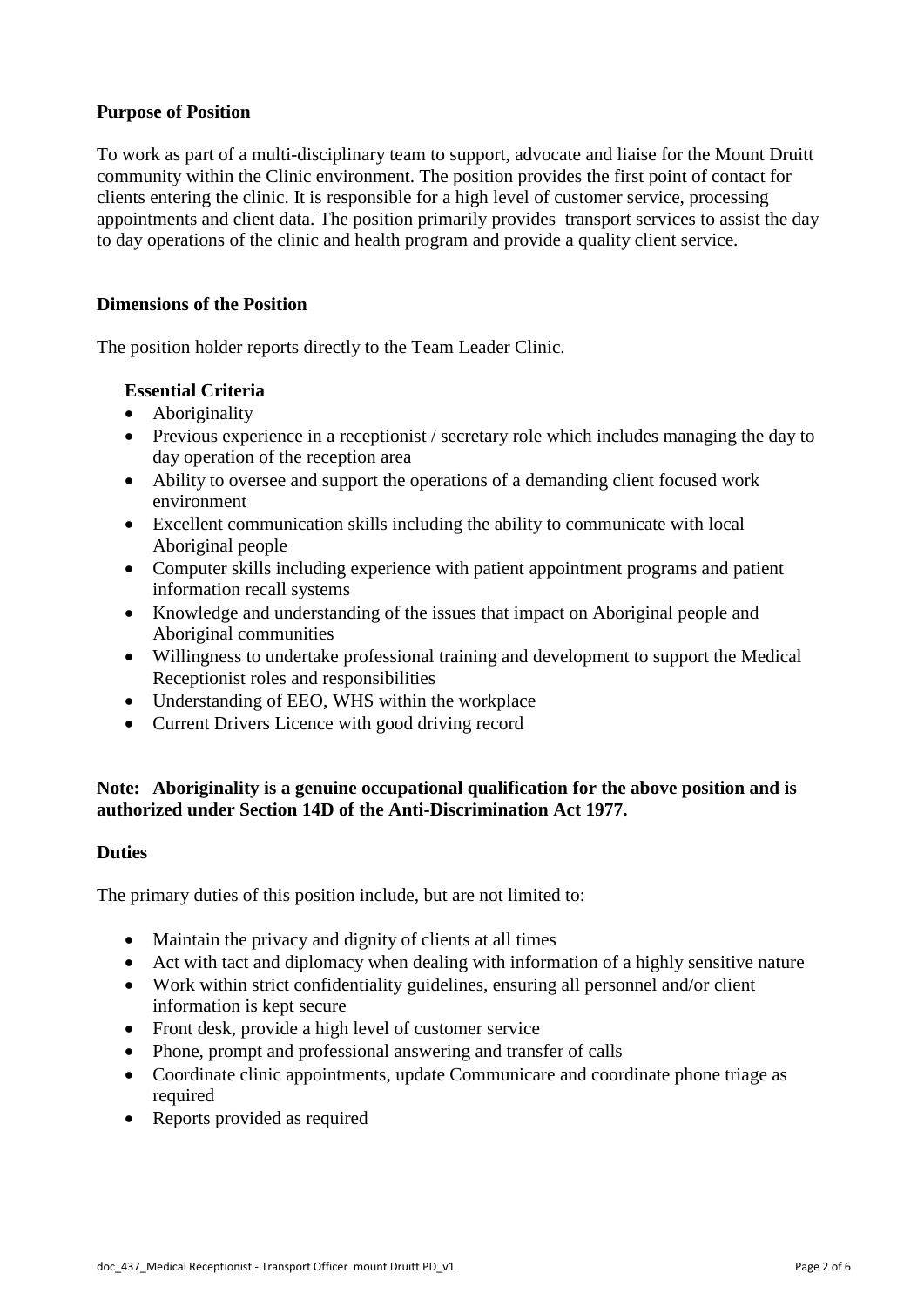## **Client Transport/ Deliveries**

- Timely pick up and transporting of clients/ hospital /home as scheduled
- Emergency pick up of clients as directed
- Timely delivery and or pick up of medications, pathology, supplies and equipment as directed.
- Maintain a  $log /$  record of all journeys/ pick ups

## **Vehicle Maintenance and Administration**

- Responsible cleaning, maintenance and reporting of any damage to vehicle
- Ensure log book are used on a daily basis
- Operation of vehicle and use of petrol card to being line with WACHS procedures
- Assist in maintaining the WACHS fleet, arrange servicing as required.

## **Aboriginal Ways of Working**

All employees of WACHS are required to personally demonstrate through consistent behaviour understanding of, respect for and compliance with culturally appropriate ways of working with Aboriginal clients, staff, and communities.

## **Award Application**

The position holder will be employed under the Health Services Union of Australia (Aboriginal and Torres Strait Islander Health Services) Award 2002. All entitlements for this position will be as per this Award.

The successful applicants will be required to commence employment within 1 months of the acceptance date.

Continued employment to this position is subject to satisfactory completion of a six (6) month probationary period. The WACHS Board of Management may terminate employment of the Position Holder during the probationary period. At the end of the probationary period the Team Leader will complete a performance report and discuss it with the probationer. WACHS CEO in consultation with WACHS Board of Directors has complete discretion over whether it decides to make an offer of employment after the probationary period. If the WACHS Board of Directors decides not to offer further employment at the end of the probationary period, the probationer will be given one weeks notice or payment in lieu.

## **Salary**

Commencing base Salary will be \$48,000 in line with WACHS salary structure and funding capabilities.

Salary is paid on a weekly basis through direct credit into a financial institution nominated by the successful applicant.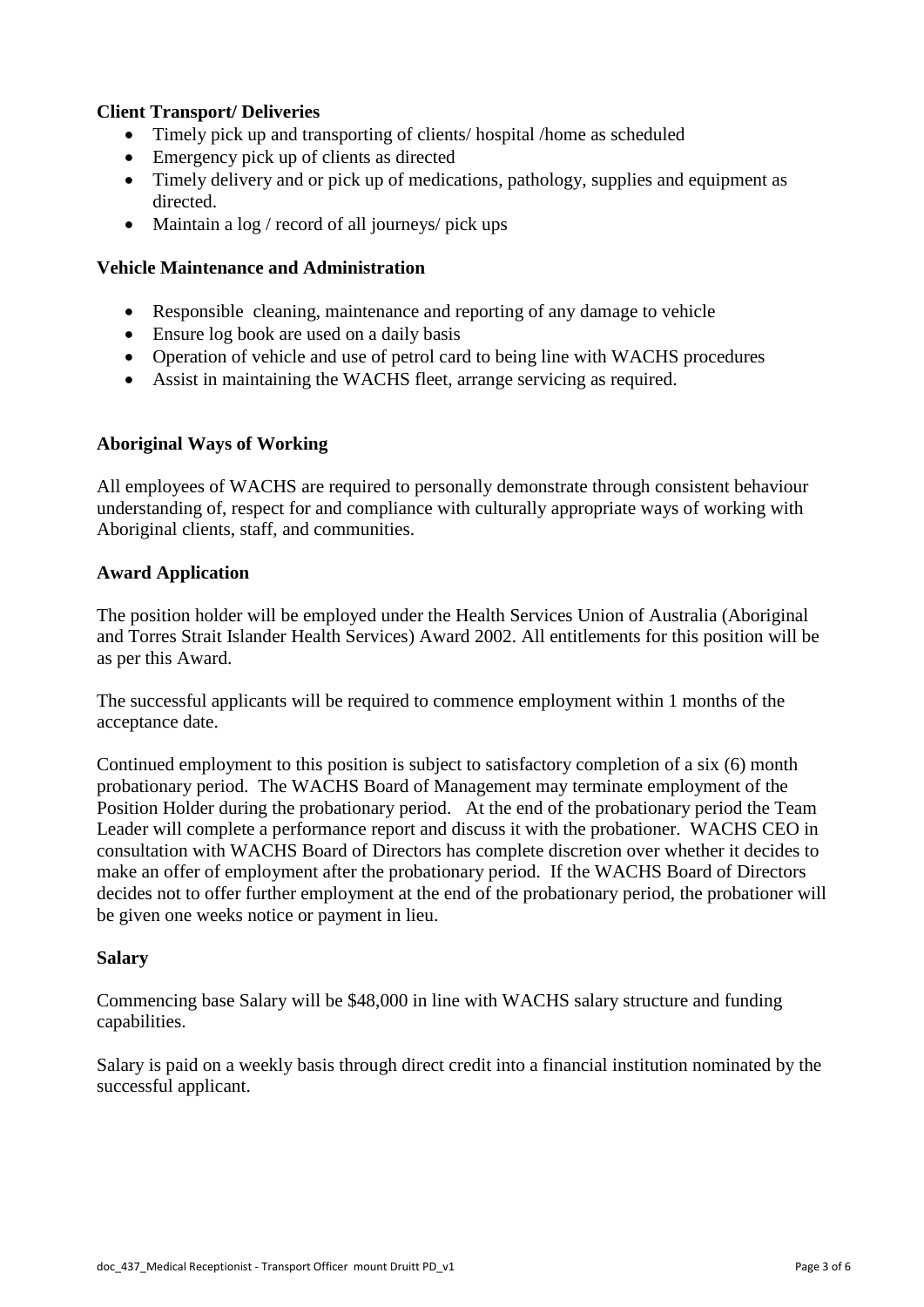Salary progression is based on satisfactory performance determined by an annual performance assessment review. Progression will be dependent on the organisation being able to sustain any increases within the budget.

## **WACHS Workplace Requirements**

Main requirements for this position are summarised below.

## **Hours of Work**

WACHS works a 38 hour week with a compulsory 30 minute (unpaid) lunch break.

## **Adjusted Work Time**

In the event that you are required to work additional hours (in line with WACHS AWT Policy) , these hours will be balanced off within the same pay period. *For example; if you have been required to work 9 hours today, then tomorrow you might only work 7 hours.*

In the event that you are required to work on weekends, the same principle applies and the additional hours worked will be balanced out in the week following the weekend activity. *For example, if you need to work on a Saturday, you may take one day off the following week.*

Any work outside the standard working hours must be approved by the D/CEO or CEO in the first instance. At the time of approval, there will be negotiation about the balancing out of the work time and the AWT will be approved at that time.

Staff cannot accrue more than 16 hours Adjusted Work Time.

# **Leave**

All leave entitlements are as per WACHS Leave Policy 2015.

## **Time Sheets**

Time sheets must be completed on a daily basis, signed and provided to the Team Leader by 9.00am each Monday. Individual staff must complete their own timesheets.

## **Confidentiality**

Staff may be privy to information pertaining to the conduct and management of WACHS. At no time is this information to be removed from or discussed outside the business of WACHS. A confidentiality form is to be signed at the time of accepting appointment and an original lodged on each staff member's Personnel File.

## **Performance Assessment**

Performance by the occupant of the position is evaluated in accordance with the WACHS Staff Performance Appraisal System. All staff must participate in the Staff Appraisal process and any follow up supervision as required.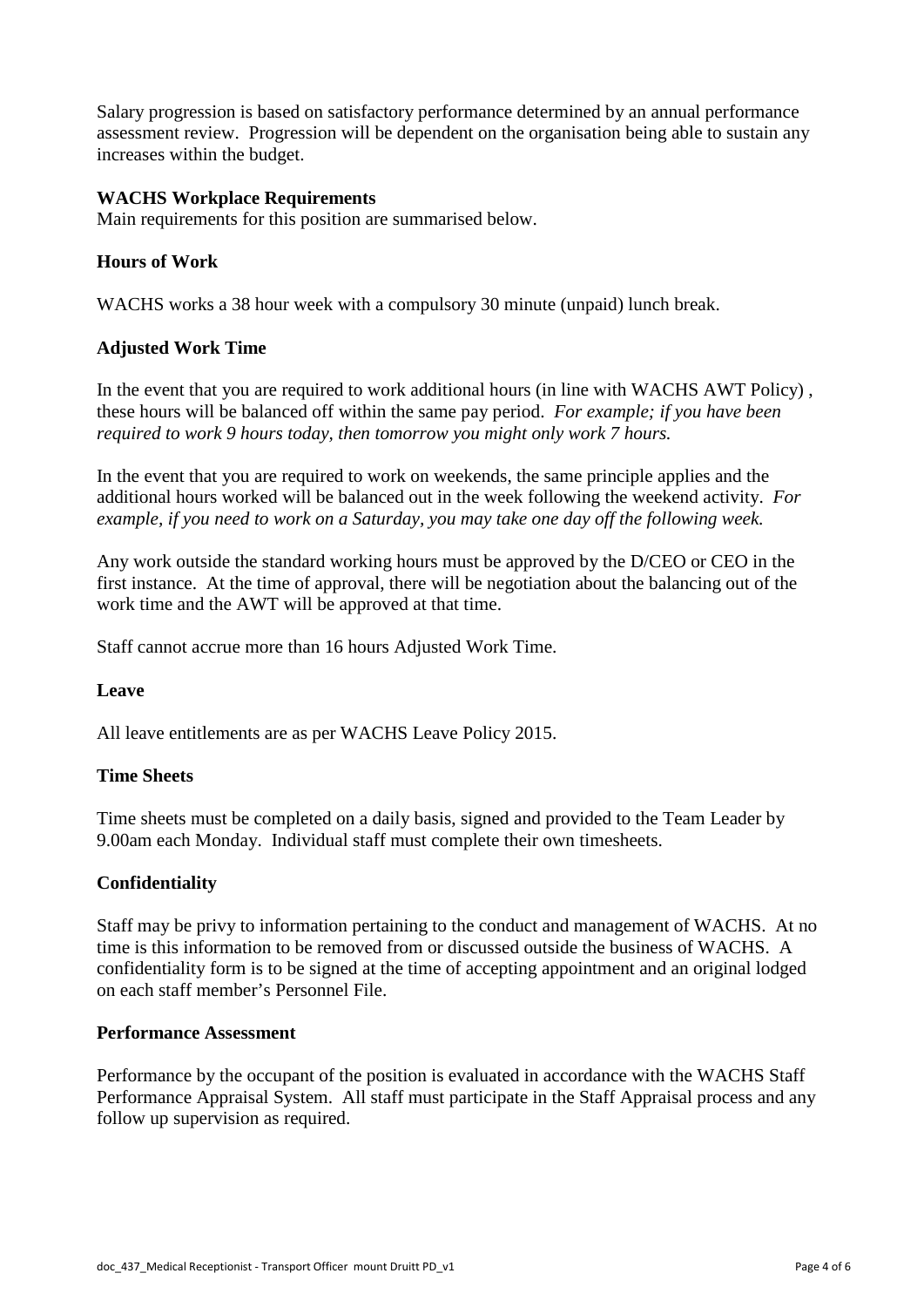## **Policies and Procedures**

WACHS has adopted a set of corporate Policies and Procedures. Every staff member must comply with the documented Corporate Policies and Procedures. These will be varied from time to time and you must be familiar with and observe any changes. Failure to do so provides grounds for summary dismissal by the WACHS CEO in consultation with the Board of Directors.

## **Resignation**

If the occupant of this position resigns, one months notice must be given in writing.

If the occupant of this position fails to give the designated notice, WACHS has the right to withhold monies due to the employee to a maximum amount equal to the ordinary time rate of pay for the period of notice.

## **Superannuation**

WACHS will contribute the compulsory employer superannuation provision at the current legislative rate to a superannuation fund nominated by the successful applicant.

## **Salary Sacrifice**

Salary Packaging is available to all permanent employees and will be available to the successful applicant after satisfactory completion of a compulsory 6 month probationary period.

## **Termination**

Employment to this position may be terminated on the following grounds:

- (a) For misconduct, violence, threat of violence– summary termination by the WACHS Board Chairperson.
- (b) For breach of the WACHS *Policies and Procedures* summary termination at the discretion of the WACHS Board Chairperson
- (c) For conviction of a criminal offence summary termination by the WACHS Board Chairperson.
- (d) For three formal, written warnings of unacceptable behaviours and/or work performance including attendance at work – summary termination by the WACHS Board Chairperson at the time of the third written warning.
- (e) For redundancy the typical provisions for this industry relating to redundancy will be applied.
- (f) For resignation resignation must be in writing and must specify the date of resignation of employment.
- (g) For cessation of period of employment as prescribed in the Letter of Offer of Employment

## **Dispute Settling Procedures**